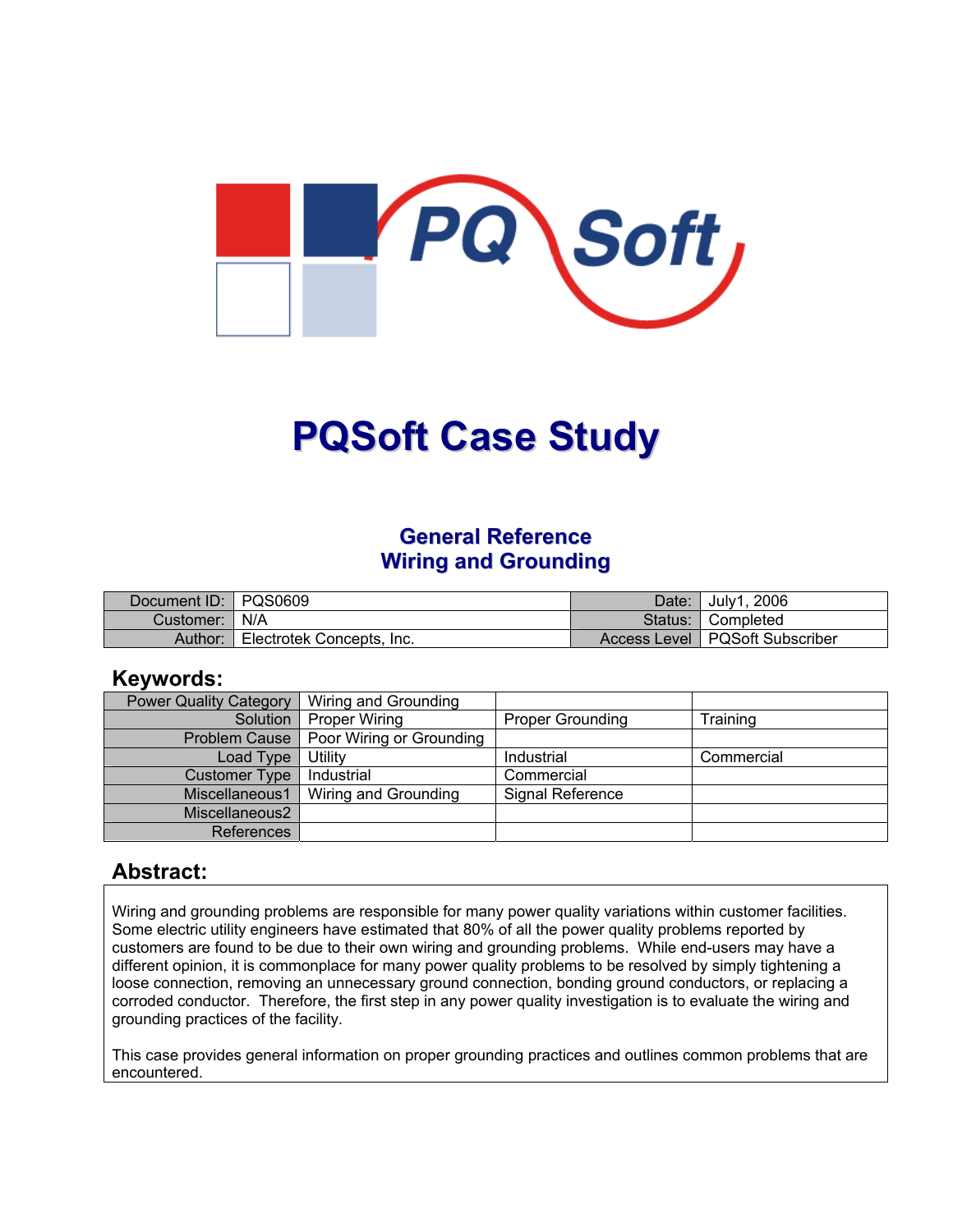# <span id="page-1-0"></span>**TABLE OF CONTENTS**

# **LIST OF FIGURES**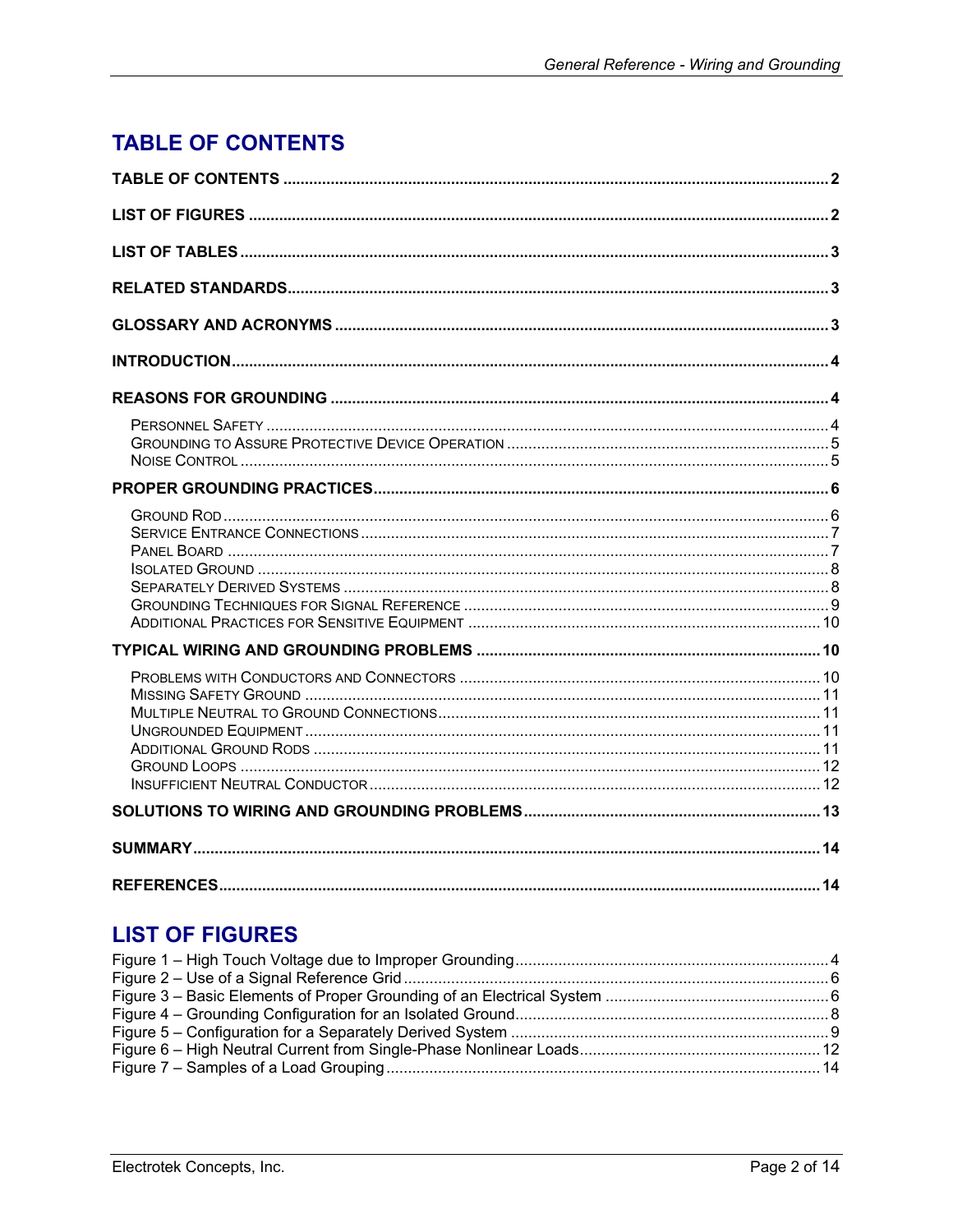# <span id="page-2-0"></span>**LIST OF TABLES**

[Table 1 – Problems with Conductors and Connectors](#page-10-0) ...............................................................................11

# **RELATED STANDARDS**

IEEE Std. 1100-1999 IEEE Std. 142-1991 National Electric Code (NEC)

# **GLOSSARY AND ACRONYMS**

Automated Data Processing<br>CBEMA Computer and Business Equ CBEMA Computer and Business Equipment Manufacturers Association<br>
National Electric Code<br>
National Electric Code National Electric Code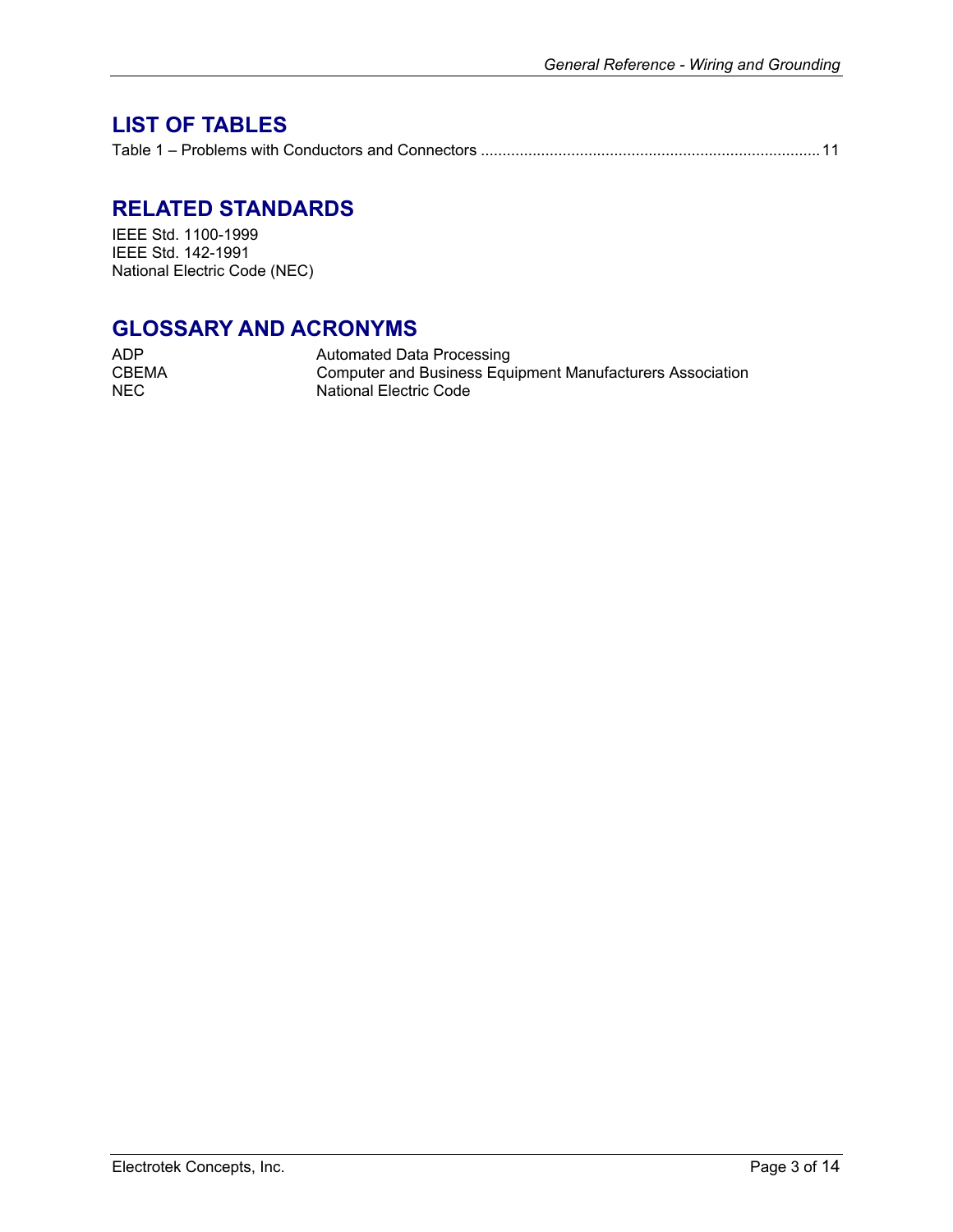# <span id="page-3-0"></span>**INTRODUCTION**

This case describes a general review of wiring and grounding with respect to power quality. Wiring and grounding problems are responsible for many power quality variations within customer facilities. Some electric utility engineers have estimated that 80% of all the power quality problems reported by customers are found to be due to their own wiring and grounding problems. While end-users may have a different opinion, it is commonplace for many power quality problems to be resolved by simply tightening a loose connection, removing an unnecessary ground connection, bonding ground conductors, or replacing a corroded conductor. Therefore, the first step in any power quality investigation is to evaluate the wiring and grounding practices of the facility.

IEEE wiring regulations and other important standards provide the minimum standards for wiring and grounding. These work well at 60Hz, or power frequency. However, it is often necessary to go beyond the minimum requirements of safety standards to achieve a system that also minimizes the impact on connected equipment of power quality variations that have higher frequency components.

# **REASONS FOR GROUNDING**

#### *Personnel Safety*

Personnel safety is the primary reason that all equipment must have a safety equipment ground. This is designed to prevent the possibility of high touch voltages when there is a fault in a piece of equipment (see [Figure 1\)](#page-3-1). The touch voltage is the voltage between any two conducting surfaces that can be simultaneously touched by an individual. The earth may be one of these surfaces.

There should be no "floating" panels or enclosures near electric circuits. In the event of insulation failure or inadvertent application of moisture, any electric charge that appears on a panel, enclosure, or raceway must be drained to "ground" or to an object that is reliably grounded.

<span id="page-3-1"></span>

**Figure 1 – High Touch Voltage due to Improper Grounding**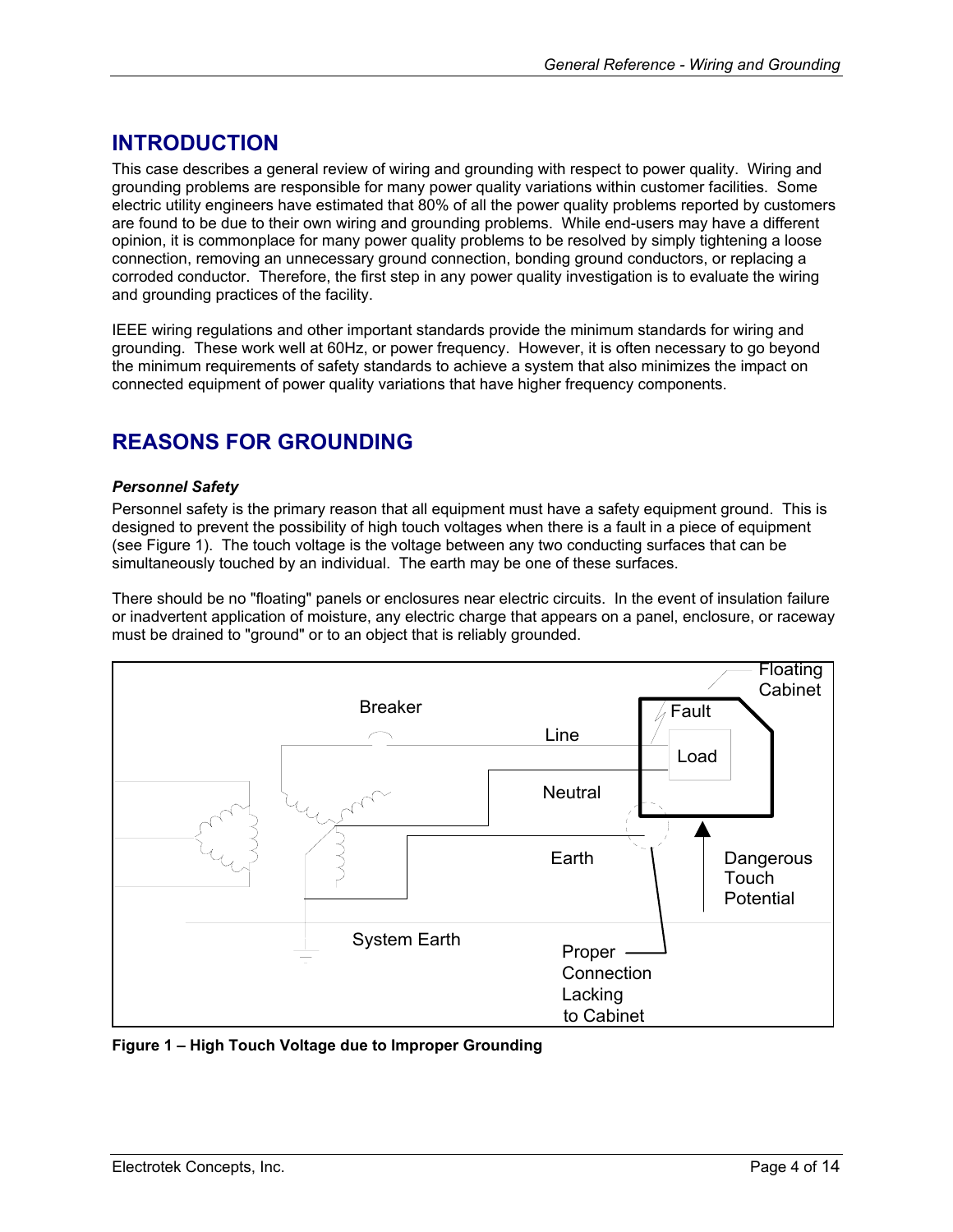#### <span id="page-4-0"></span>*Grounding to Assure Protective Device Operation*

A ground fault return path to the point where the power source neutral conductor is grounded is an essential safety feature. The NEC and some local wiring codes permit electrically continuous conduit and wiring device enclosures to serve as this ground return path. Some codes require the conduit to be supplemented with a bare or insulated conductor included with the other power conductors. An insulation failure or other fault that allows a phase wire to make contact with an enclosure will find a low impedance path back to the power source neutral. The resulting overcurrent will cause the circuit breaker or fuse to disconnect the faulted circuit promptly. NEC, Article 250-51 states that an Effective Grounding Path (the path to ground from circuits, equipment, and conductor enclosures) shall:

- Be permanent and continuous.
- − Have capacity to conduct safely any fault current likely to be imposed on it.
- − Have sufficiently low impedance to limit the voltage to ground and to facilitate the operation of the circuit protective devices in the circuit.
- − The earth shall not be used as the sole equipment ground conductor.

#### *Noise Control*

This is where grounding relates to power quality. The safety reasons for grounding described above are not related to power quality concerns. However, they define the minimum requirements for a grounding system. Anything that is done to the grounding system to improve the noise performance must be done in addition to the minimum requirements defined in the National Electric Code and local codes.

The primary objective of grounding for noise control is to create an equipotential ground system. Potential differences between different ground locations can create circulating ground currents and interference with sensitive equipment that may be grounded in multiple locations. Steady state circulating currents and associated potential differences will be at 60 Hz or at harmonic frequencies and are caused by potential differences at the main ground locations of the two facilities. Transient potential differences will be caused by switching events or lightning surges that cause ground currents or protective device operation from line-to-ground.

Ground Voltage Equalization of voltage differences between parts of an Automated Data Processing (ADP) grounding system is accomplished in part when the equipment grounding conductors are connected to the grounding point of a single power source. However, if the equipment grounding conductors are long, and if the ground currents are significant, the impedance of grounding conductors may be too high to achieve a constant potential throughout the grounding system. Supplementary conductors that may be needed for improving power quality must be in addition to the equipment ground conductors that are required for safety and not a replacement for them.

Often, selection of proper size grounding conductors and assuring good ground connections is sufficient to achieve an equipotential ground system. However, with higher speed communication and processing, the high frequency characteristics of the ground system can also be important. A Signal Reference Grid (see [Figure 2\)](#page-5-1), or Zero Reference Grid as used in IEEE Std. 1100, can provide an equipotential reference over a wide frequency range for computers and data processing equipment. This type of configuration is most common in mainframe computer installations.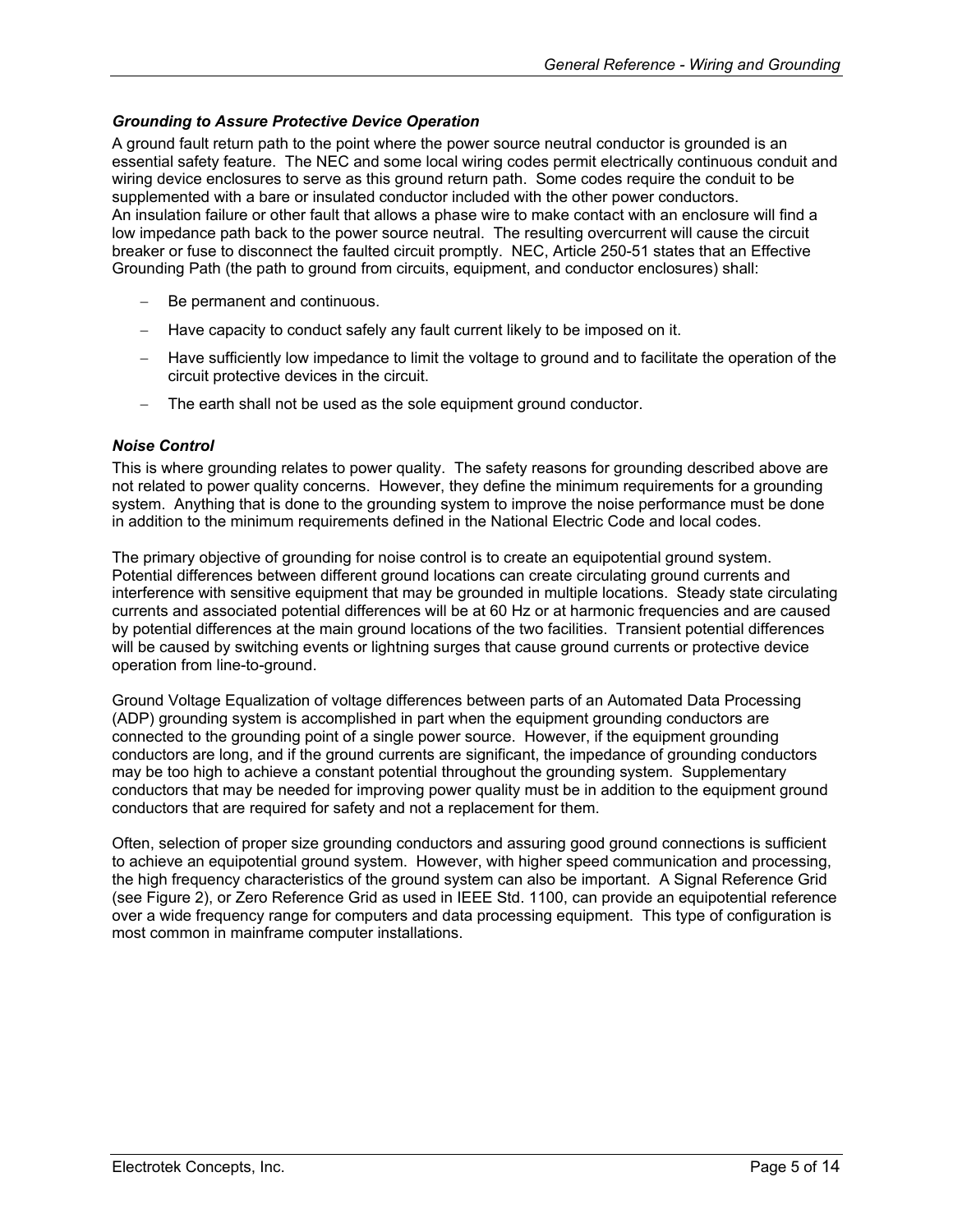<span id="page-5-1"></span><span id="page-5-0"></span>

**Figure 2 – Use of a Signal Reference Grid** 

# **PROPER GROUNDING PRACTICES**

[Figure 3](#page-5-2) illustrates the basic elements of a properly grounded electrical system. The important elements of the electrical system grounding are described below.

<span id="page-5-2"></span>

**Figure 3 – Basic Elements of Proper Grounding of an Electrical System** 

#### *Ground Rod*

The grounding rod is the basic component of most grounding schemes to provide the electrical connection from the power system ground to earth. The item of primary interest in evaluating the adequacy of the ground rod is the resistance of this connection. There are three basic components of resistance in a grounding rod:

− **Electrode Resistance.** Resistance due to the physical connection of the grounding wire to the grounding rod.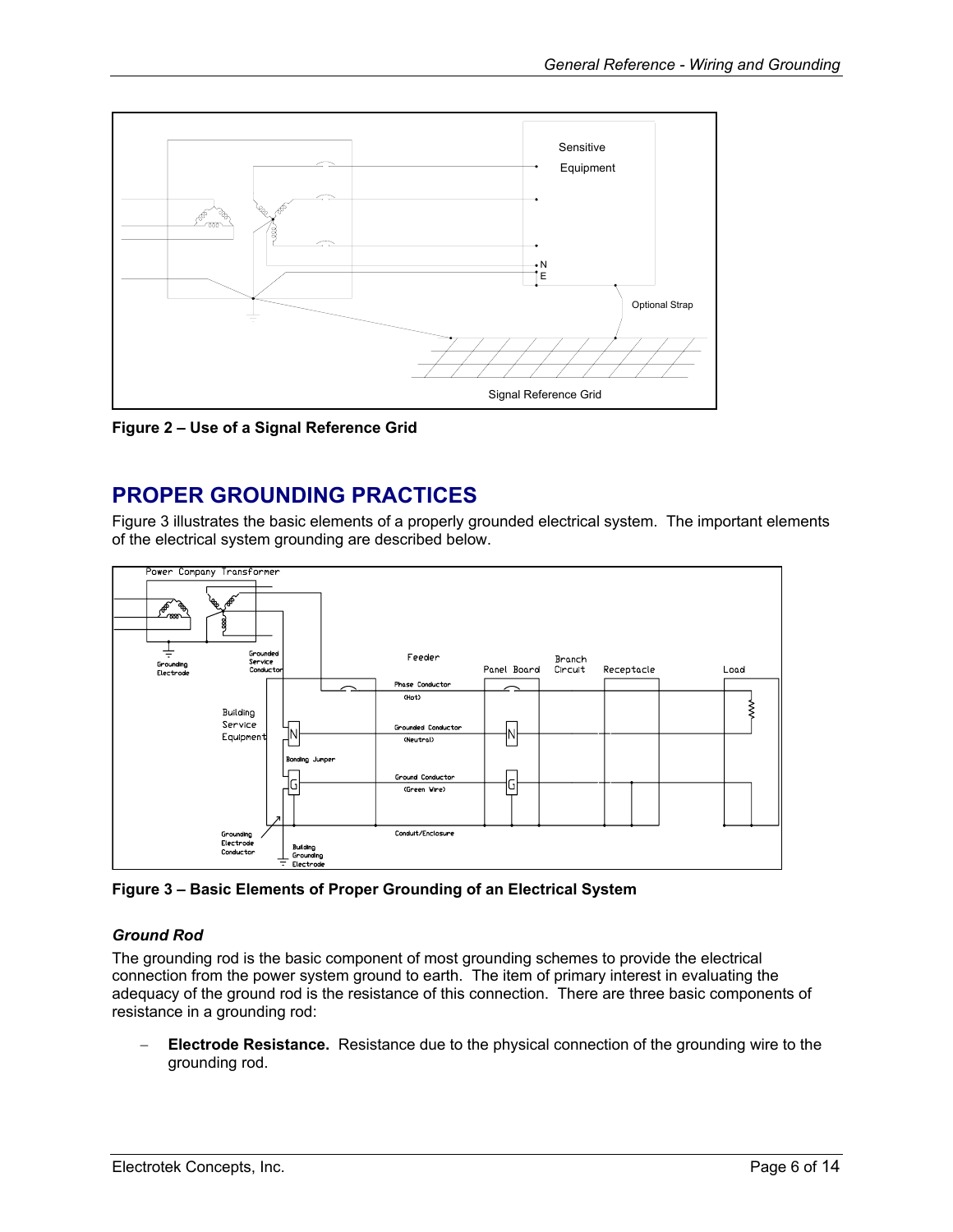- <span id="page-6-0"></span>− **Rod-Earth Contact Resistance.** Resistance due to the interface between the soil and the rod. This resistance is inversely proportional to the surface area of the grounding rod (i.e. more area of contact means lower resistance).
- **Ground Resistance.** Due to the resistivity of the soil near the grounding rod, the soil resistivity varies over a wide range, depending on the soil type and moisture content.

The resistance of the ground rod connection is important because it influences transient voltage levels during switching events and lightning transients. High magnitude currents during lightning strokes result in a voltage across the resistance, raising the ground reference for the entire facility. The difference in voltage between the ground reference and true earth ground will appear at grounded equipment within the facility and this can result in dangerous touch potentials.

#### *Service Entrance Connections*

The service entrance is where the primary components of a properly grounded system are found. The neutral point of the supply power system is connected to the grounded conductor (neutral wire) at this point. This is also the one location in the system (except in the case of a separately derived system) where the grounded conductor is connected to the ground conductor (green wire) via the bonding jumper. The ground conductor is also connected to the building grounding electrode via the grounding electrode conductor at the service entrance. For most effective grounding, the grounding electrode conductor should be exothermically welded at both ends.

The grounding electrode conductor is sized based on guidelines in the National Electric Code (Section 250-94). Table 250-94 from the Code provides the basic guidelines.

There are a number of options for the building grounding electrode. It is important that all of the different grounding electrodes used in a building are connected together at the service entrance. The following are permissible for grounding electrodes:

- Underground Water Pipe (see Table 250-94 for grounding electrode conductor requirements for connection to the neutral bus)
- − Building Steel (see Table 250-94 for grounding electrode conductor requirements for connection to the neutral bus or the underground water pipe)
- − Ground Ring. A ground ring can be used in addition to building steel to provide a better equipotential ground for the grounding electrode. It is connected to the main grounding electrode with a conductor that is not larger than the ground ring conductor.
- − Concrete Encased Electrode. This can serve a similar purpose to a ground ring and is connected to the main grounding electrode with a conductor that has a minimum size #4 AWG.
- Ground Rod. The ground rod is connected to the main building grounding electrode with a conductor that has a minimum size #6 AWG.

Throughout the system, a safety ground must be maintained to ensure that all exposed conductors that may be touched are kept at an equal potential. This safety ground also provides a ground fault return path to the point where the power source neutral conductor is grounded. The safety ground can consist of the conduit itself or the conduit and a separate conductor (ground conductor or green wire) in the conduit. This safety ground originates at the service entrance and is carried throughout the building.

#### *Panel Board*

The panel board is the point in the system where the various branch circuits are supplied by a feeder from the service entrance. The panel board provides breakers in series with the phase conductors, connects the grounded conductor (neutral) of the branch circuit to that of the feeder circuit, and connects the ground conductor (green wire) to the feeder ground conductor, conduit, and enclosure. It is important to note that there should not be a neutral to ground connection at the panel board. This neutral-to-ground connection is prohibited in the National Electric Code, as it would result in load return currents flowing in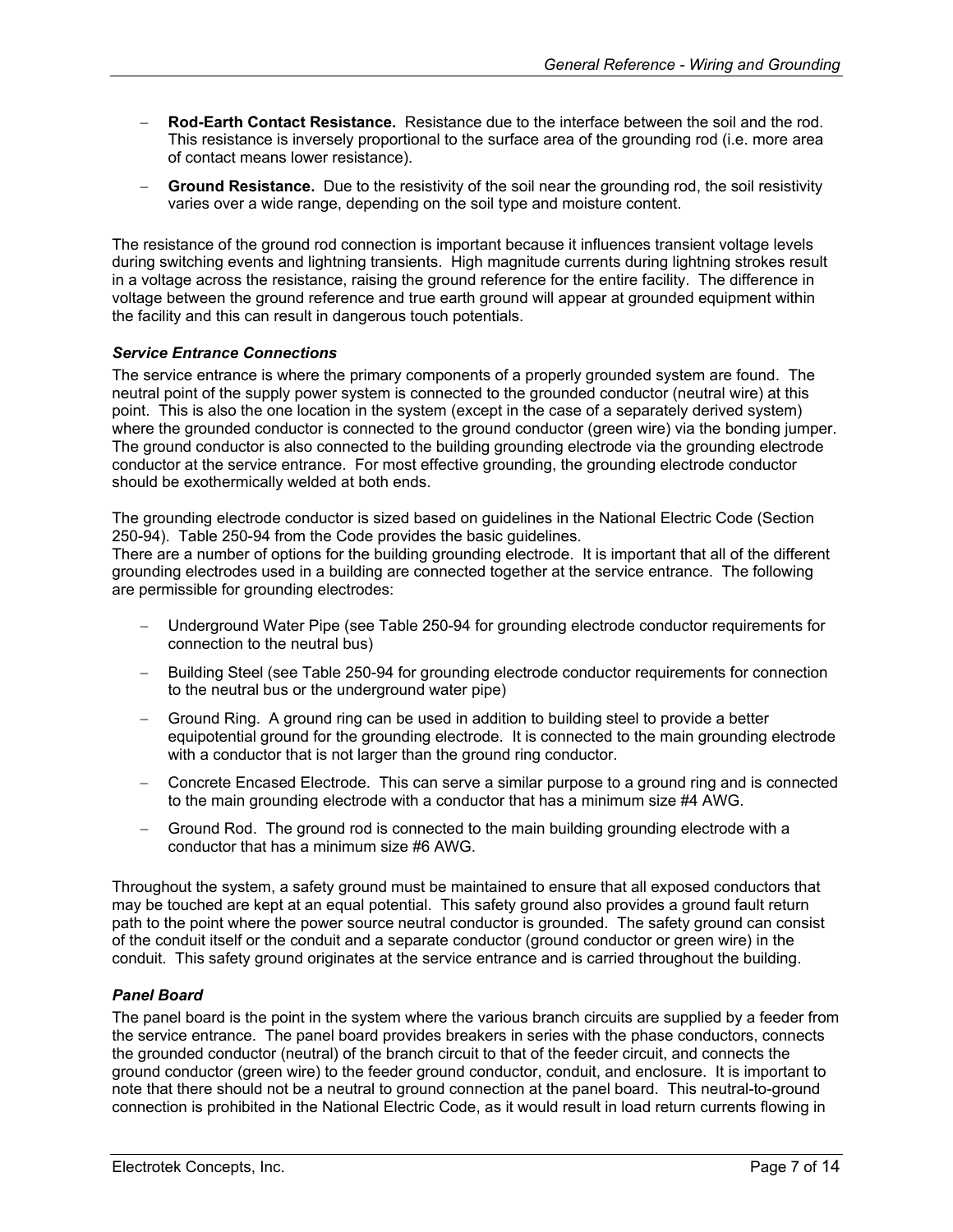<span id="page-7-0"></span>the ground path between the panel board and the service entrance. In order to maintain an equipotential grounding system, the ground path should not contain any load return current. In addition, fault currents would split between the neutral conductor and the ground return path. Protection is based on the fault current flowing in the ground path.

#### *Isolated Ground*

The noise performance of the supply to sensitive loads can sometimes be improved by providing an isolated ground to the load. This is done using isolated ground receptacles, which are orange in color. If an isolated ground receptacle is being used downline from the panel board, the isolated ground conductor is not connected to the conduit or enclosure in the panel board, but only to the ground conductor of the supply feeder (see [Figure 4\)](#page-7-1). The conduit is the safety ground in this case and is connected to the enclosure. A separate conductor can also be used for the safety ground in addition to the conduit. This technique is described in the NEC, Article 274, Exception 4 on receptacles. It is not described as a grounding technique.

The isolated ground receptacle is orange in color for identification purposes. This receptacle does not have the ground conductor connected to the receptacle enclosure or conduit. The isolated ground conductor may pass back through several panel boards without being connected to local ground until grounded at the service entrance or other separately derived ground. The use of isolated ground receptacles requires careful wiring practices to avoid unintentional connections between the isolated ground and the safety ground. In general, dedicated branch circuits accomplish the same objective as isolated ground receptacles without the concern for complicated wiring.

<span id="page-7-1"></span>

**Figure 4 – Grounding Configuration for an Isolated Ground** 

#### *Separately Derived Systems*

A separately derived system has a ground reference that is independent from other systems. A common example of this is a delta-wye grounded transformer (see [Figure 5\)](#page-8-1). The wye connected secondary neutral is connected to local building ground (not a separate ground rod) to provide a new ground reference independent from the rest of the system. The point in the system where this new ground reference is defined is like a service entrance in that the system neutral is connected to the grounded conductor (neutral wire) that is connected to the ground conductor with a bonding jumper.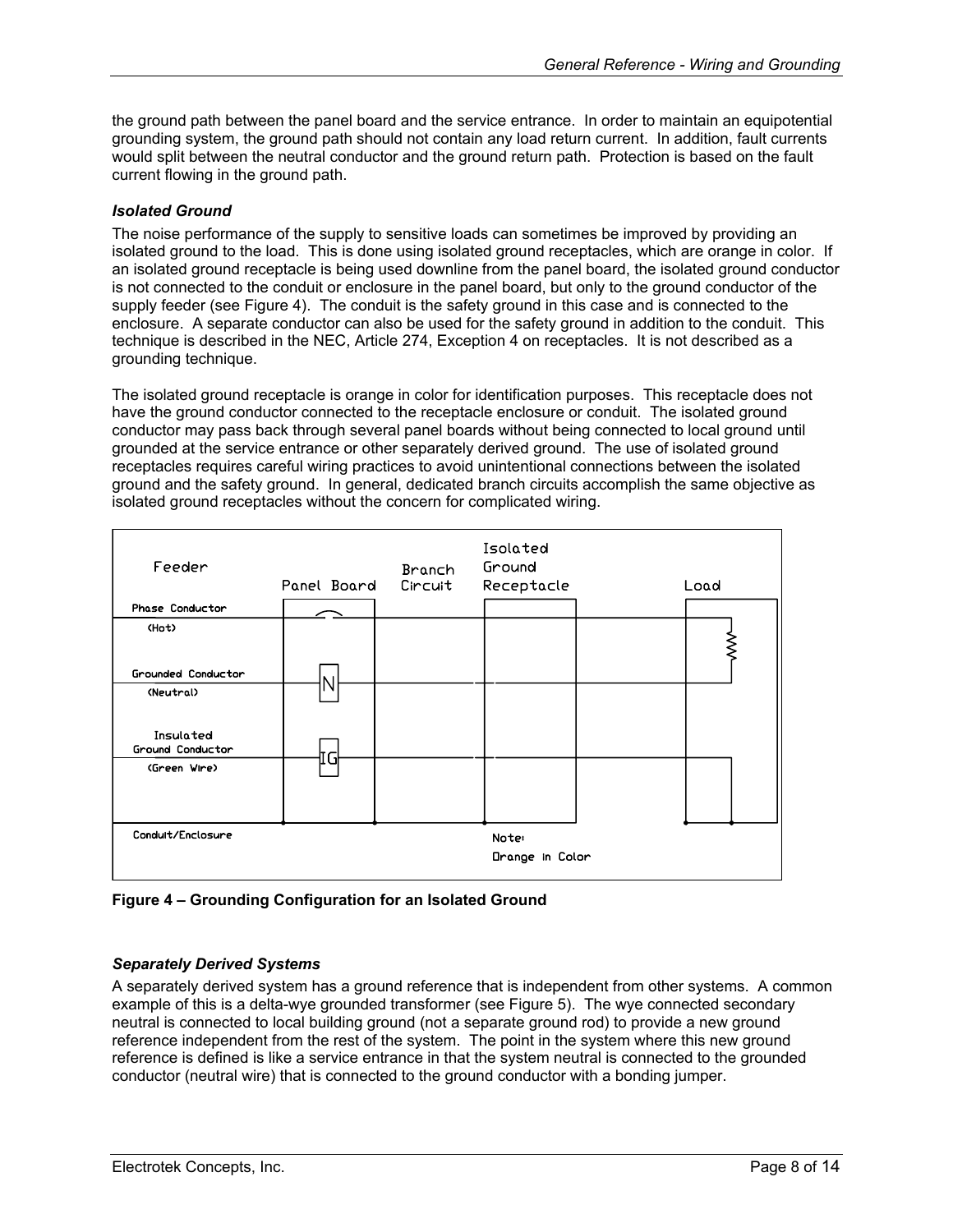<span id="page-8-0"></span>Separately derived systems are used to provide a local ground reference for sensitive loads. The local ground reference can have significantly reduced noise levels as compared to the system ground if an isolation transformer is used to supply the separately derived system. An additional benefit is that neutral currents are localized to the load side of the separately derived system. This can help reduce neutral current magnitudes in the overall system when there are large numbers of single-phase nonlinear loads.

<span id="page-8-1"></span>

**Figure 5 – Configuration for a Separately Derived System** 

#### *Grounding Techniques for Signal Reference*

Most of the grounding requirements previously described deal with the concerns for safety and proper operation of protective devices. Grounding is also used to provide a signal reference point for equipment exchanging signals over communication or control circuits within a facility. The requirements for a signal reference ground are often significantly different from the requirements for a safety ground. However, the safety ground requirements must always be considered first whenever designing a grounding scheme.

The most important characteristic of a signal reference ground is that it must have low impedance. One way to accomplish this (at least for low frequencies) is to use an adequately sized ground conductor. Conduit is particularly bad for a signal reference ground because it relies on continuity of connections and the impedance is high relative to the phase and neutral conductors. Undersized ground conductors have the same problem of high impedance.

For reducing power quality problems, the ground conductor should be at least the same size as the phase conductors and the neutral conductor (the neutral conductor may need to be larger than the phase conductors in some special cases involving nonlinear single phase loads).

The signal reference ground must look like a ground over a wide range of frequencies. The safety ground requirements are based only on 60 Hz. As frequency increases, the wavelength becomes short enough to cause resonances for relatively short lengths of wire. A good rule of thumb is that when the length of the ground conductor is greater than 1/20th of the signal wavelength, the ground conductor is no longer effective at that frequency. Since the grounding system is more complicated than a simple conductor, there is actually a complicated impedance vs. frequency characteristic involved.

One way to provide a signal reference ground to sensitive equipment that is effective over a wide range of frequencies (0-30 MHz) is to use a signal reference grid or zero reference grid. This technique uses a rectangular mesh of copper wire with about two-foot spacing. Even if a portion of the conductor system is in resonance at a particular frequency, there will always be other paths of the grid that are not in resonance due to the multiple paths available for current to flow. When using a signal reference grid, the enclosure of each piece of equipment must still be connected to a single common ground via the ground conductor (NEC requirement). The enclosures may also be connected to the closest interconnection of the grid to provide a high frequency, low impedance signal reference.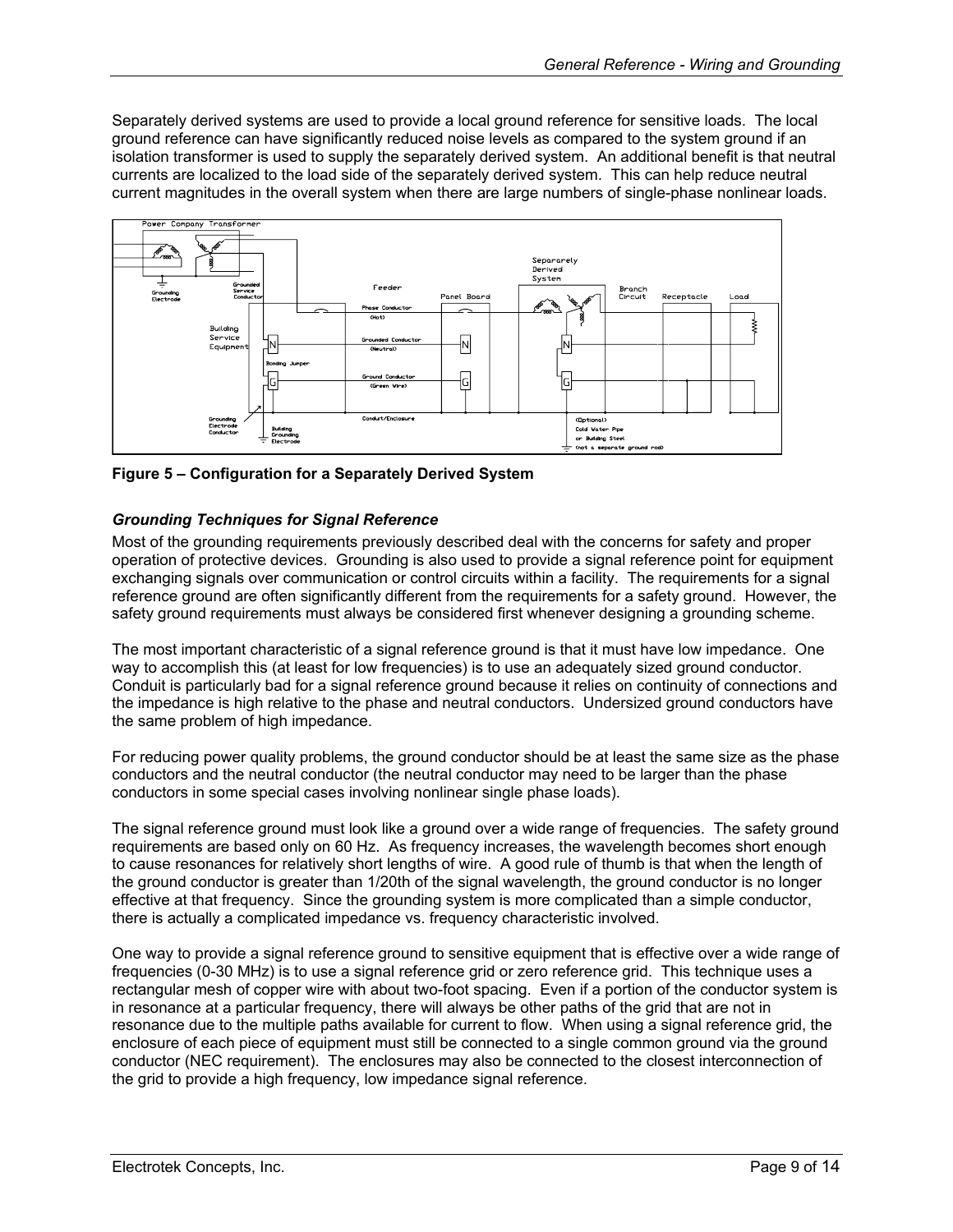#### <span id="page-9-0"></span>*Additional Practices for Sensitive Equipment*

The following practices are appropriate for any installation with equipment that may be sensitive to noise or disturbances introduced due to coupling in the ground system:

- Whenever possible, use individual branch circuits to power sensitive equipment. Individual branch circuits provide good isolation for high frequency transients and noise.
- − Conduit should never be the sole source of grounding for sensitive equipment (even though it may be legal). Currents flowing on the conduit can cause interference with communications and electronics.
- − Green wire grounds should be the same size as the current carrying conductors and the individual circuit conduit should be bonded at both ends.
- − Use building steel as a ground reference, whenever available. The building steel usually provides an excellent, low impedance ground reference for a building. Additional ground electrodes (water pipes, etc.) can be used as supplemental to the building steel.
- − These practices are often applied in computer rooms, where the frequency response of the grounding system is even more important due to communication requirements between different parts of a computer system.
- Either install a signal reference grid under a raised floor or use the raised floor as a signal reference grid. This is not a replacement for the safety ground, but augments the safety ground for noise reduction.
- − Addition of a transient suppression plate at or near the power entry point (with the power cabling laid on top of it) to provide a controlled capacitive and magnetic coupling noise bypass between building reinforced steel and the electrical ground conductors.

### **TYPICAL WIRING AND GROUNDING PROBLEMS**

The previous sections described proper procedures for grounding of electrical systems. The following sections outline some typical problems that can be experienced with the wiring and grounding of electrical systems. It is useful to be aware of these typical problems when performing site surveys. Many of the problems can be detected through simple observations. Other problems require measurements of voltages, currents, or impedances in the circuits.

#### *Problems with Conductors and Connectors*

The first things to look for when inspecting the service entrance, panel boards, and equipment wiring during a site survey are problems with conductors or connections. A bad connection (faulty, loose, or resistive connection) will result in heating, possible arcing, and burning of insulation. [Table 1](#page-10-1)  summarizes some of the wiring problems that can be uncovered during a site survey.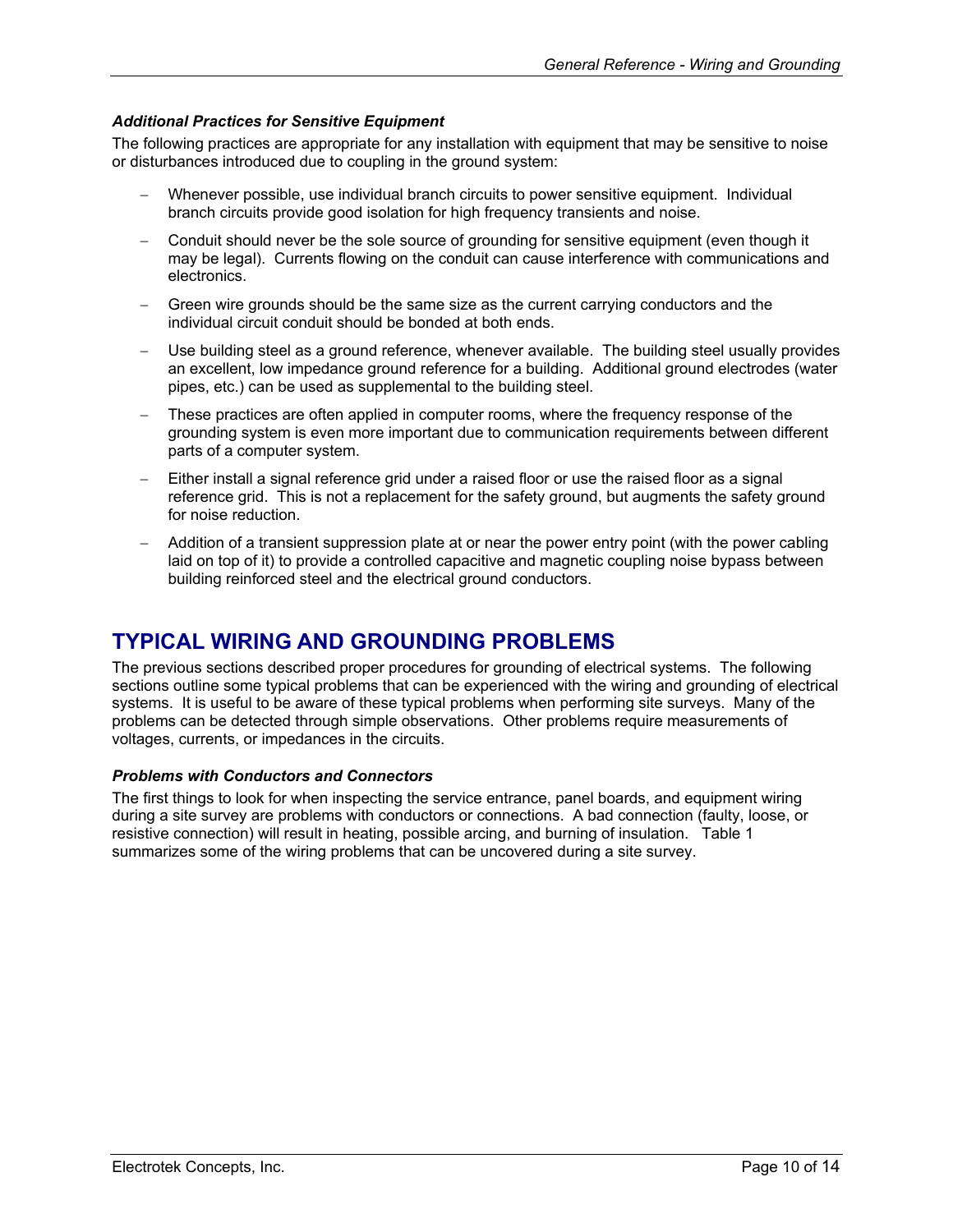| <b>Noted Problem</b>                                         | <b>Possible Cause</b>                                              |  |
|--------------------------------------------------------------|--------------------------------------------------------------------|--|
| Burnt smell at the panel, junction box, or load<br>equipment | Faulted conductor, bad connection, arcing, or<br>overloaded wiring |  |
| Panel or junction box is warm to the touch                   | Faulty circuit breaker or bad connection                           |  |
| Buzzing (corona effect)                                      | Arcing                                                             |  |
| Scorched insulation                                          | Overloaded wiring, faulted conductor, or bad<br>connection         |  |
| No voltage at load equipment                                 | Tripped breaker, bad connection, or faulted<br>conductor           |  |
| Intermittent voltage at the load equipment                   | Bad connection or arcing                                           |  |
| Scorched panel or junction box                               | Bad connection, faulted conductor                                  |  |

<span id="page-10-1"></span><span id="page-10-0"></span>**Table 1 – Problems with Conductors and Connectors** 

#### *Missing Safety Ground*

If the safety ground is missing, a fault in the equipment from the phase conductor to the enclosure results in line potential on the exposed surfaces of the equipment. No breakers will trip and a hazardous situation results.

#### *Multiple Neutral to Ground Connections*

Unless there is a separately derived system, the only neutral to ground bond should be at the service entrance. The neutral and ground should be kept separate at all panel boards and junction boxes. Down neutral-to-ground bonds result in parallel paths for the load return current where one of the paths becomes the ground circuit. This can cause misoperation of protective devices. In addition, during a fault condition, the fault current will split between the ground and the neutral that could prevent proper operation of protective devices (a serious safety concern). This is a direct violation of the NEC.

#### *Ungrounded Equipment*

Isolated grounds are sometimes used due to the perceived notion of obtaining a "clean" ground. Procedures which involve an illegal insulating bushing in the power source conduit and replacing the prescribed equipment grounding conductor with one to an "Isolated Dedicated Computer Ground" are dangerous, violate code, and are unlikely to solve noise problems.

#### *Additional Ground Rods*

Ground rods for a facility should be part of a grounding system, connected where all the building grounding electrodes (building steel, metal water pipe, etc.) are bonded together. Multiple ground rods can be bused together at the service entrance to reduce the overall ground resistance. Isolated grounds can be used for sensitive equipment, as described previously. However, these should not include isolated ground rods to establish a new ground reference for the equipment. The most important problem with additional ground rods is that they create additional paths for lightning stroke currents to flow. With the ground rod at the service entrance, any lightning stroke current reaching the facility goes to ground at the service entrance and the ground potential of the whole facility rises together. With additional ground rods, a portion of the lightning stroke current will flow on the building wiring (green ground conductor and/or conduit) to reach the additional ground rods. This creates a possible transient voltage problem for equipment and a possible overload problem for the conductors.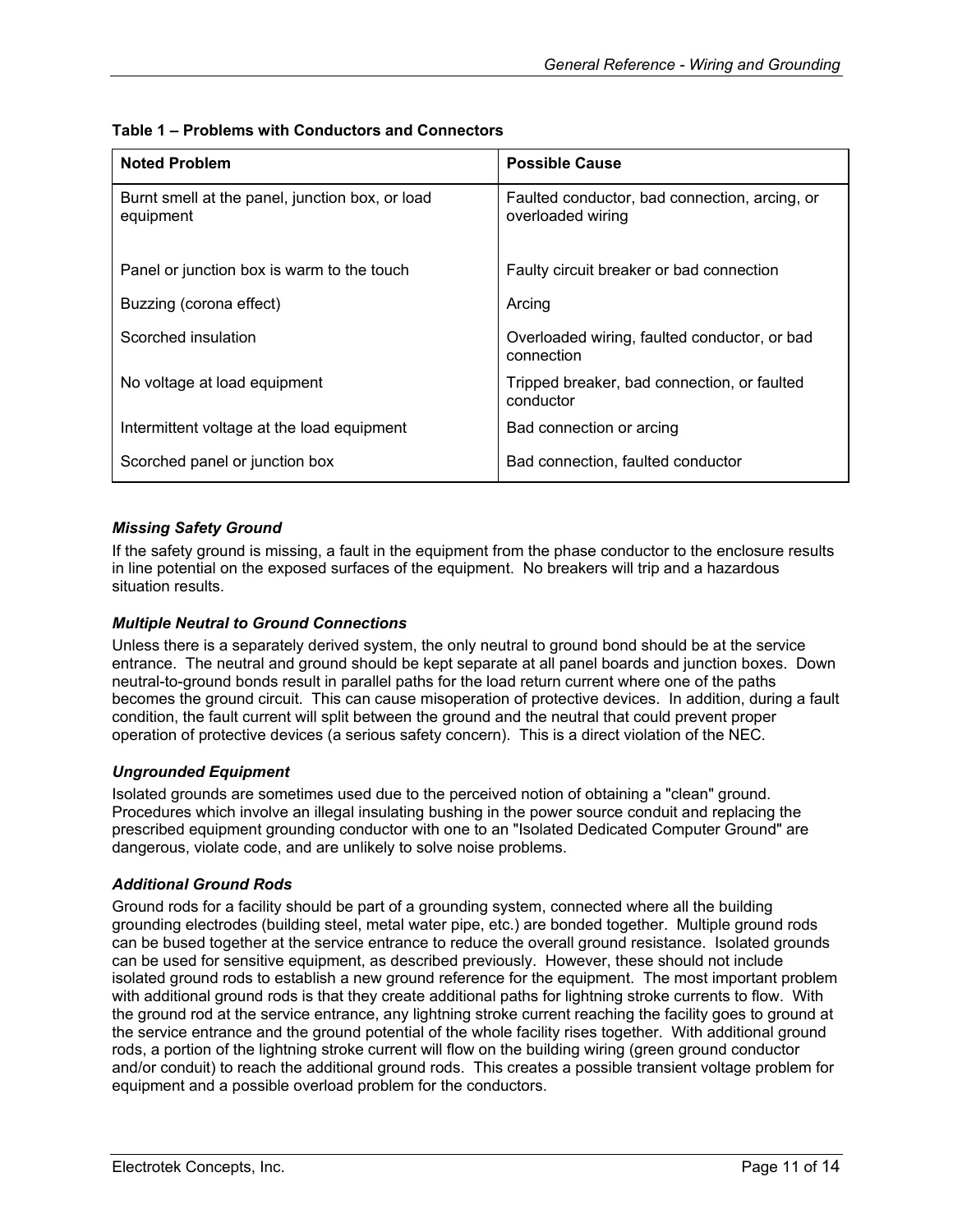#### <span id="page-11-0"></span>*Ground Loops*

Ground loops are one of the most important grounding problems in many commercial and industrial environments that include data processing and communication equipment. If two devices are grounded via different paths and a communication cable between the devices provides another ground connection between them, a ground loop results. Slightly different potentials in the two power system grounds can cause circulating currents in this ground loop. Because the communication signal levels can be quite low (e.g., five volts), very low magnitudes of circulating current can cause serious noise problems. The best solution to this problem is to use optical couplers in the communication lines, thereby eliminating the ground loop.

#### *Insufficient Neutral Conductor*

An example current waveform for a switched-mode power supply was provided in the harmonics section. This type of load, as well as fluorescent lighting with electronic ballasts is becoming increasingly prevalent in commercial environments. The high harmonic contents present in these load currents can have a very important impact on the required neutral conductor rating for the supply circuits.

The most important harmonic component in these load currents is the third. Third harmonic currents in a balanced system appear in the zero sequence circuit. This means that third harmonic currents from three single phase loads will add in the neutral, rather than cancel as is the case for the 60 Hz current. For the current waveform shown in [Figure 6,](#page-11-1) this means that the neutral current could be as high as 240% (80% third harmonic current on each phase) of the fundamental frequency phase current magnitude. In typical commercial buildings with a diversity of switch mode power supply loads, the neutral current is typically in the range 140%-170% of the fundamental frequency phase current magnitude. CBEMA has recognized this concern and has prepared a brief to alert the industry to problems caused by harmonics from computer power supplies.

<span id="page-11-1"></span>

**Figure 6 – High Neutral Current from Single-Phase Nonlinear Loads**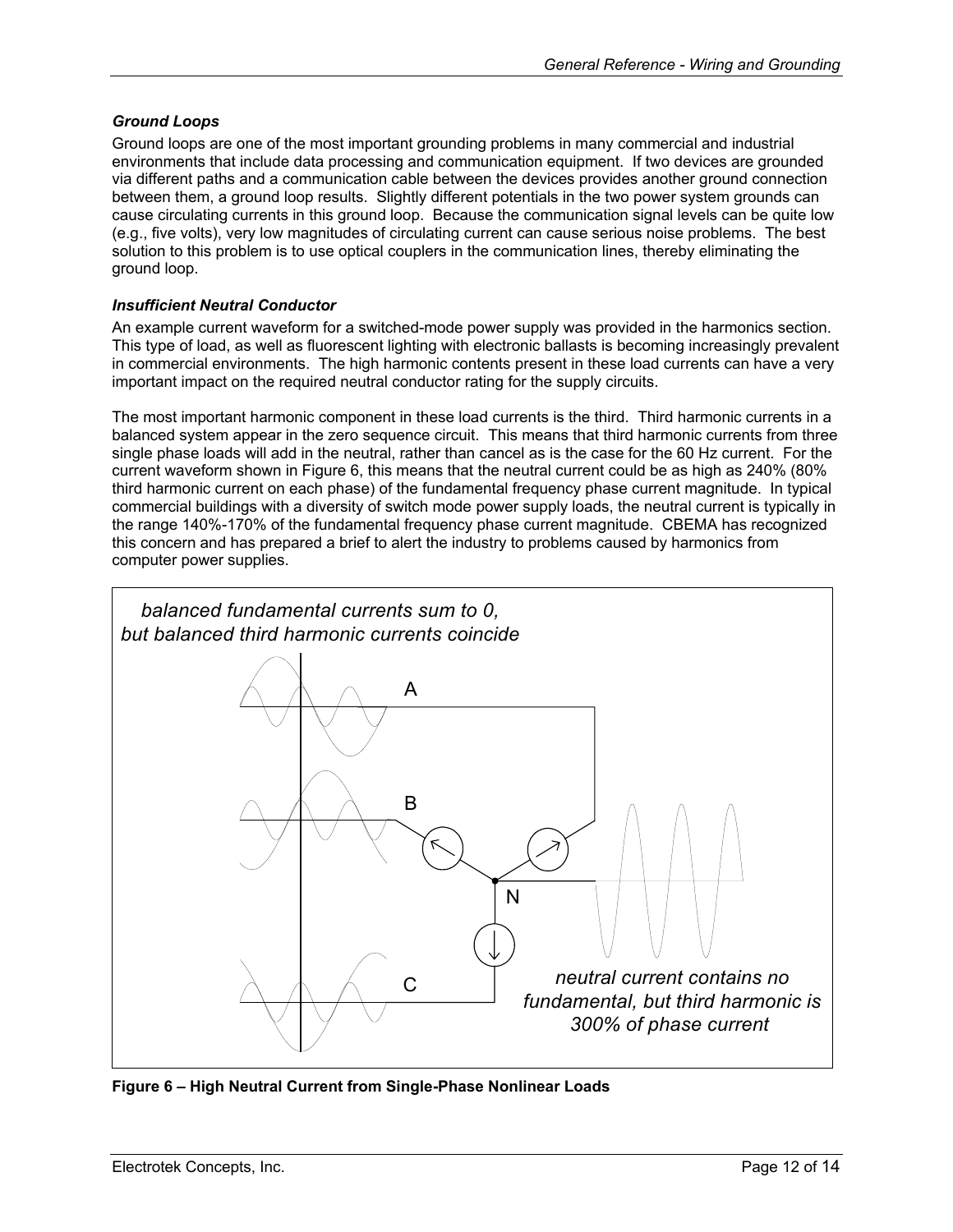<span id="page-12-0"></span>The possible solutions to neutral conductor overloading include the following:

- − Run a separate neutral conductor for each phase in a three-phase circuit that serves singlephase nonlinear loads.
- − When a shared neutral must be used in a three-phase circuit with single-phase nonlinear loads, the neutral conductor capacity should be approximately double the phase conductor capacity.
- Delta-wye transformers designed for nonlinear loads can be used to limit the penetration of high neutral currents. These transformers should be placed as close as possible to the nonlinear loads (e.g., in the computer room). The neutral conductors on the secondary of each separately derived system must be rated based on the expected neutral current magnitudes.
- Filters to control the third harmonic current that can be placed at the individual loads are becoming available. These will be an alternative in existing installations where changing the wiring may be an expensive proposition.

### **SOLUTIONS TO WIRING AND GROUNDING PROBLEMS**

The grounding system should be designed to accomplish these minimum objectives:

- There should never be load currents flowing in the grounding system under normal operating conditions. There is likely to be low currents in the grounding system due to the connection of protective devices and other connections between line and ground (in fact, if the ground current is actually zero, there is probably an open ground connection). However, these currents should be much smaller than the load currents.
- − There should be, as near as possible, an equipotential reference for all devices and locations in the system.
- − To avoid excessive touch potential safety risks, all equipment and enclosures should be connected to the equipotential grounding system.

The most important implications resulting from these objectives are:

- There can only be one neutral-to-ground bond for any subsystem. A separately derived system may be created with a transformer, allowing establishment of a new neutral-to-ground bond.
- − There must be sufficient interconnections in the equipotential plane to achieve low impedance over a wide frequency range.
- − All equipment and enclosures should be grounded.

Finally, consideration should be given to how various loads are grouped in the distribution panel as shown in [Figure 7.](#page-13-1) Electronic tills, computers, lab equipment, and other loads should be powered from a dedicated circuit with separate conductors.